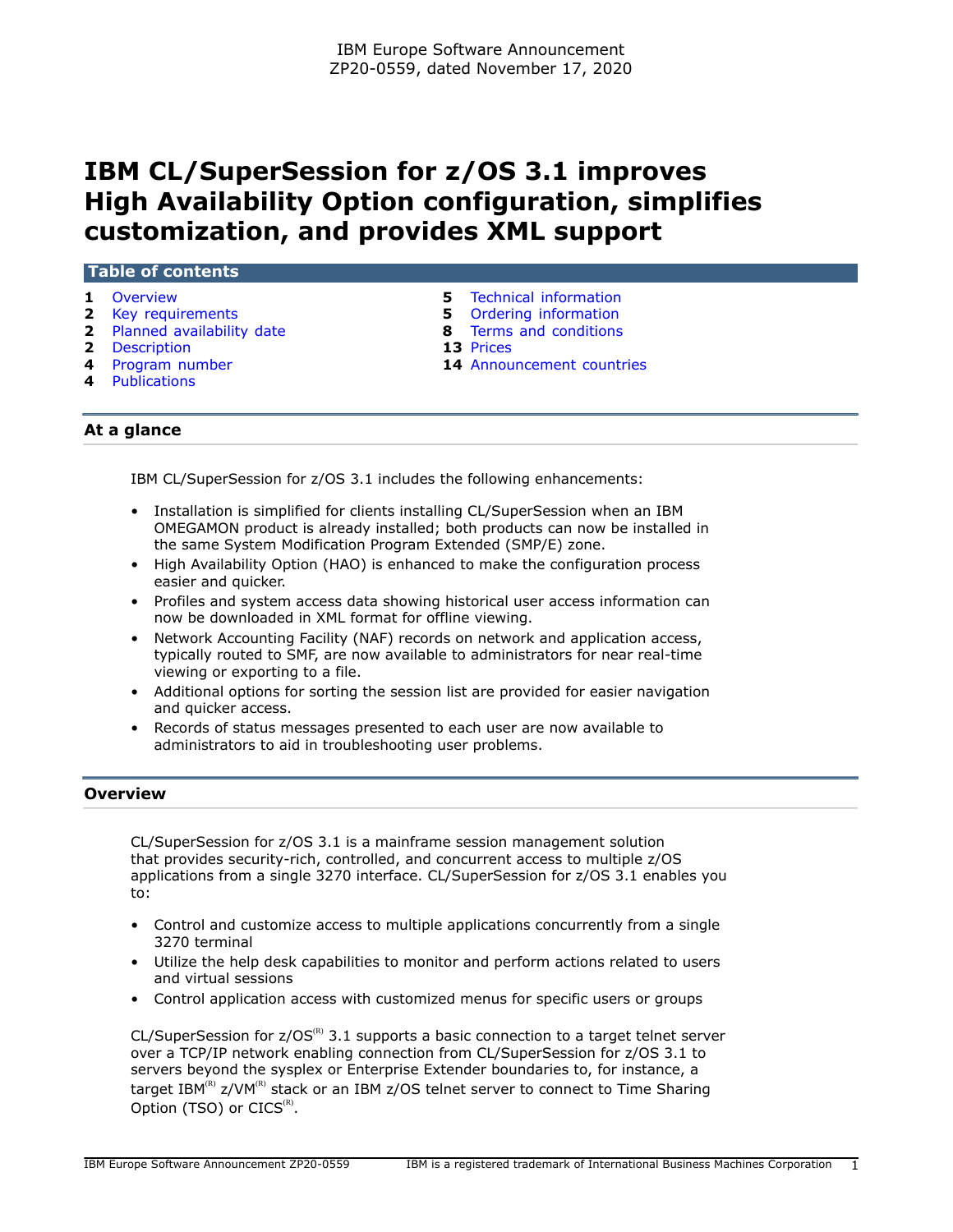CL/SuperSession for z/OS 3.1 enables multiple-logon users to see and switch to active applications from all their logged-in sessions. A runtime option has been introduced, and when specified, permits all of the active virtual sessions of a user to be available to any sub-logon via the MLTLOGON option, regardless of which of those logons the virtual session originated.

Using the **VSHOW** command, you can display the status of users who might be connected or disconnected. The **VSHOW** command provides additional information, including the date and time the specified user connected, the date and time the user disconnected, and the hours, minutes, seconds, or days the user has been disconnected when specifying a new keyword called **DSTATS** .

With CL/SuperSession for z/OS 3.1, you can install the solution in the same SMP/E zone to IBM Tivoli Management Services and IBM OMEGAMON products.

Terminal mapping for CICS users for easier one-time customization is available.

# <span id="page-1-0"></span>**Key requirements**

Operating environment: Currently supported IBM z/OS operating system

# <span id="page-1-1"></span>**Planned availability date**

November 20, 2020

# <span id="page-1-2"></span>**Description**

CL/SuperSession for z/OS 3.1 offers greater installation options by removing the SMP/E zone conflict, unified HAO and non-HAO dialogs, improved user administration, and XML support. Following are enhancements to CL/Supersession for z/OS 3.1.

*Renamed KLV and KLU modules and their corresponding PARM members*

- To comply with IBM-wide single-CSI support, CL/SuperSession Engine elements have been renamed from KLVxxxxx and KLUxxxxx to KLKxxxxx and KLJxxxxx.
- Most importantly, this means that any configuration parameters in your **TLVPARM** concatenation will need to be renamed appropriately, for instance, from KLVINNAM to KLKINNAM.
- The Messages manual has been updated to reflect the changes to the messages.
- Renaming these modules and eliminating duplicate member names enables clients to install CL/SuperSession or z/OS 3.1 in the same SMP/E zone as OMEGAMON and other products that use IBM CT/Engine.
- Currently, CL/SuperSession or z/OS 3.1 must be installed in a separate SMP/E zone.

# *Unified HAO and non HAO dialog panels*

• Single-source HAO dialogs and non-HAO dialogs reduce duplication and streamline the HAO configuration.

# *A new format SYSTEM.ACCESS.TABLE*

- The SYSTEM.ACCESS.TABLE is a persistent table used to trace user access, fundamentally, for profile reporting.
- Access to this data is available through two admin options: Unload SYSTEM.ACCESS.TABLE (to XML) and SYSTEM.ACCESS.TABLE console.

*Table, profile, report unload and load utilities*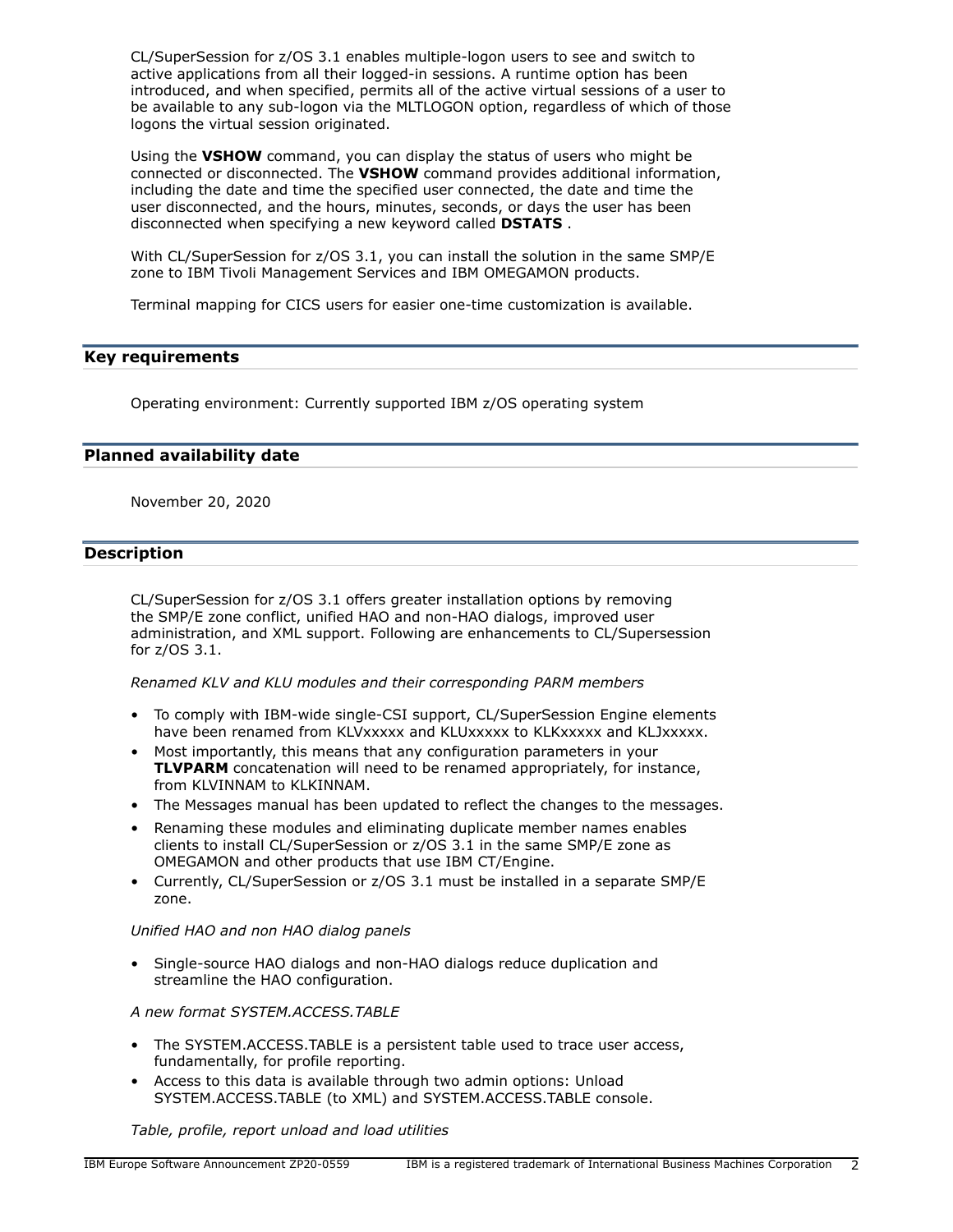- A panel of features under the admin menu option [Table and Profile Utilities (P)...] replaces the legacy Profile Reporting (P)... menu item, which has been moved to the submenu. The following options are available:
	- Unload SYSTEM.ACCESS.TABLE: to convert the SYSTEM.ACCESS.TABLE.V3 to XML for offline viewing.
	- SYSTEM.ACCESS.TABLE console: to interactively view the SYSTEM.ACCESS.TABLE.V3 using various filters.
	- Unload NAF data for current runtime: to view and offload the cached Network Accounting Facility (NAF) records.
	- Unload user profiles (linear): to view and offload user profile information for offline review batch delete.
	- Unload sessions (linear): to view and offload user session information for offline review and batch delete.
	- Load sessions: to process modified linear data.
	- Load users: to process modified linear data.

# *Table load and unload using XML format*

• This feature gives users the capability to download profiles, profile reports, and system access data in XML format for viewing in Excel and other tools.

*Route NAF data to a table for real-time viewing, export, or both*

- Current captured data (VSHOW, HD, Access Table) is clumsy and subject to oneoffs.
- Real-time usage and accounting information can report without SMF or having to shut down the address space.

# *Provide standard SAMPLIB terminal mapping for CICS users*

• Improved customization efficiency and less customization means less migration cost and total cost of ownership (TCO).

*Write USER messages to the TLVLOG, rather than STC messages only*

- Examples:
	- User abc signed on at terminal xyz
	- User abc is locked at terminal
- Provides a record of user activity to help administrators troubleshoot problems

# **Value Unit-based pricing**

Value Unit pricing for eligible IBM  $Z^{(R)}$  IBM International Program License Agreement (IPLA) programs enables a lower cost of incremental growth and enterprise aggregation. Each IBM Z IPLA product with Value Unit pricing has a single price per Value Unit and a conversion matrix, called Value Unit Exhibit, for converting from some designated measurement to Value Units. Most commonly, Millions of Service Units (MSUs) is the measurement designated by IBM to be converted to Value Units. Some other measurements are engines or messages. Since MSUs are the most common measurement, that measurement will be used for the remainder of this description.

Value Unit pricing offers price benefits for you. For each IBM Z IPLA program with Value Unit pricing, the quantity of that program needed to satisfy applicable IBM terms and conditions is referred to as the **required license capacity** . Each of the various Value Unit Exhibits stipulate that the larger your required license capacity, the fewer Value Units per MSU you will need. Value Unit Exhibits are uniquely identified by a three digit code and referred to using the nomenclature VUExxx, where xxx is the three digit code.

Subsequent acquisitions of Value Unit priced programs offer additional price benefits. The quantity of each IBM Z IPLA program that you have acquired is referred to as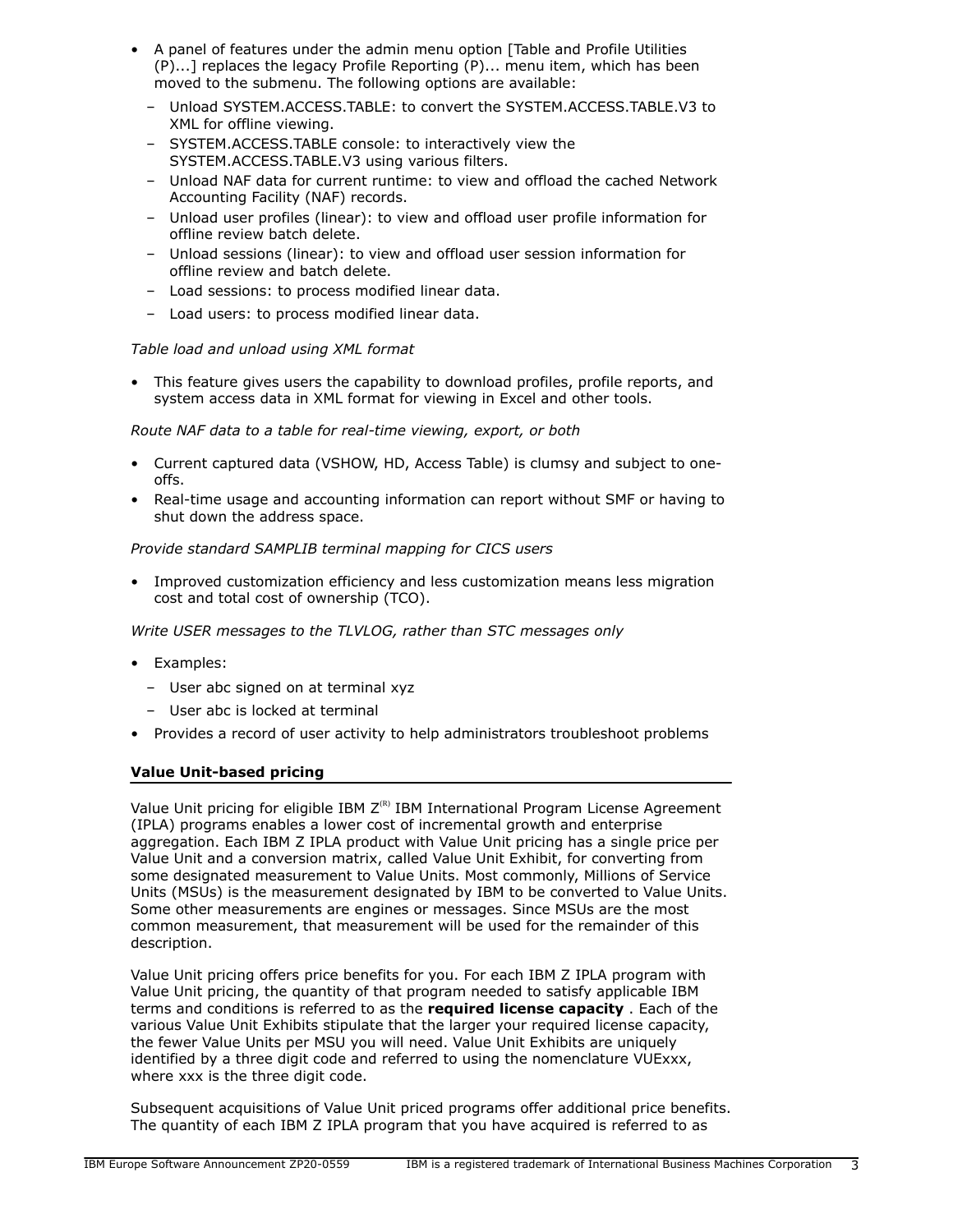**entitled license capacity** . If you wish to grow your entitled license capacity for an IBM Z IPLA program, the calculation to determine additional needed Value Units is based upon the number of Value Units already acquired.

For each IBM Z IPLA program with Value Unit pricing, you should:

- Determine the required license capacity, in MSUs.
- Aggregate the MSUs across the enterprise.
- Convert the total MSUs to Value Units, using the applicable Value Unit Exhibit.
- Multiply the price per Value Unit by the total number of Value Units to determine the total cost.

To simplify conversion from the designated measurement to Value Units or vice versa, use the Value Unit Converter Tool. For additional information or to obtain a copy of the Value Unit Converter Tool, see the [IBM Z Software Pricing](http://www.ibm.com/zseries/swprice/vuctool) website.

Note that Value Units of a given program cannot be exchanged, interchanged, or aggregated with Value Units of another program.

To determine the required license capacity for the IBM Z IPLA program you selected, see the Terms and conditions section.

# **Reference information**

For more information about CL/SuperSession for z/OS, see Software Announcement [ZP15-0488,](http://www.ibm.com/common/ssi/cgi-bin/ssialias?infotype=an&subtype=ca&appname=gpateam&supplier=877&letternum=ENUSZP15-0488) dated December 8, 2015.

### <span id="page-3-0"></span>**Program number**

| Program number     | VRM | Program name                               |
|--------------------|-----|--------------------------------------------|
| 5698-CL3           | 3.1 | IBM CL/SuperSession for<br>z/OS            |
| Program PID number |     | <b>Subscription and Support PID number</b> |
| 5698-CL3           |     | 5655-P06                                   |

### **Offering Information**

Product information is available on the [IBM Offering Information](http://www.ibm.com/common/ssi) website.

# <span id="page-3-1"></span>**Publications**

The Program Directory for CL/SuperSession for z/OS and the Agreements and License Information CD are shipped automatically with the basic machine-readable material. No other hardcopy publications are shipped with the product.

The following optional publications will be available after product availability in the [IBM Publications Center](http://www.ibm.com/shop/publications/order):

| <b>Publication name</b>                                          | <b>Publication number</b> |
|------------------------------------------------------------------|---------------------------|
| IBM CL/SuperSession for z/OS<br><b>Customization Guide</b>       | SC27-9812                 |
| IBM CL/SuperSession for z/OS Basic<br><b>Configuration Guide</b> | SC <sub>27</sub> -9813    |
| IBM CL/SuperSession for z/OS Messages<br>Manual                  | SC27-9814                 |
| IBM CL/SuperSession for z/OS User's<br>Guide                     | SC27-9815                 |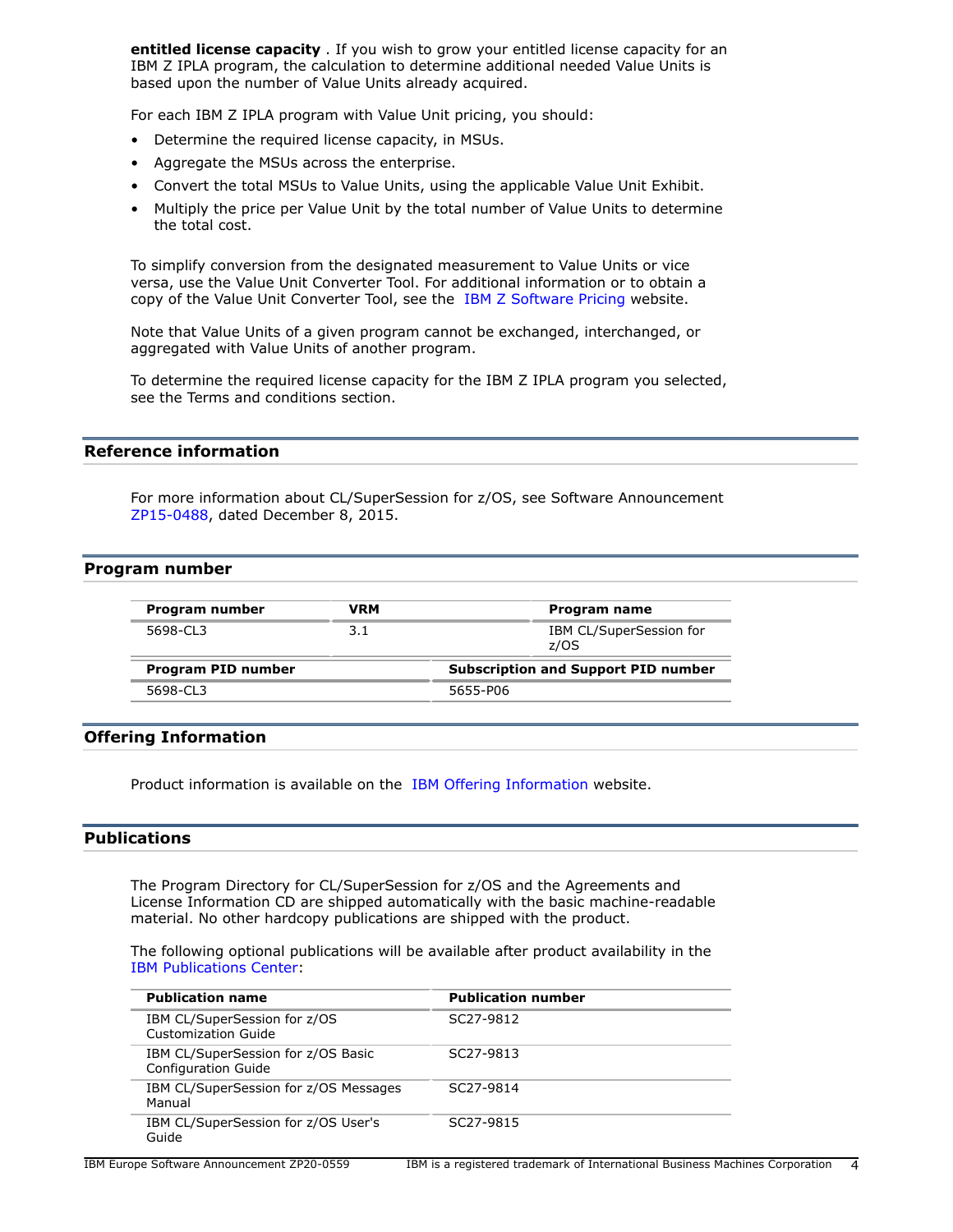| <b>Publication name</b>                                     | <b>Publication number</b> |
|-------------------------------------------------------------|---------------------------|
| IBM CL/SuperSession for z/OS Problem<br>Determination Guide | GC27-9816                 |
| IBM CL/SuperSession for z/OS Operator's<br>Guide            | GC27-9817                 |
| IBM CL/SuperSession for z/OS SSPL<br>Programming Guide      | GC27-9818                 |
| IBM CL/SuperSession for z/OS SSPL<br>Reference Manual       | GC27-9820                 |

# **Services**

### **Global Technology Services**

Contact your IBM representative for the list of selected services available in your country, either as standard or customized offerings for the efficient installation, implementation, or integration of this product.

# <span id="page-4-0"></span>**Technical information**

### **Specified operating environment**

### *Hardware requirements*

DL/SuperSession for z/OS operates on any IBM Z server that runs the required z/OS software.

### *Software requirements*

z/OS V2.2, or later, supported z/OS operating system (5650-ZOS)

# *IBM Support*

[IBM Support](https://www.ibm.com/support) is your gateway to technical support tools and resources that are designed to help you save time and simplify support. IBM Support can help you find answers to questions, download fixes, troubleshoot, submit and track problem cases, and build skills. Learn and stay informed about the transformation of IBM Support, including new tools, new processes, and new capabilities, by going to the [IBM Support Insider](https://www.ibm.com/support/insider).

### **Planning information**

### *Packaging*

This offering is available from [IBM Marketplace](https://www.ibm.com/us-en/marketplace). On IBM Marketplace, you can discover, try, and buy software, hardware, and services from IBM and third-party providers.

IBM CL/SuperSession for z/OS is distributed with the following content:

- Basic machine-readable material
- Program Directory
- Proof of Entitlement
- IBM International Program License Agreement (IPLA)
- License Information document

# <span id="page-4-1"></span>**Ordering information**

Consult your IBM representative.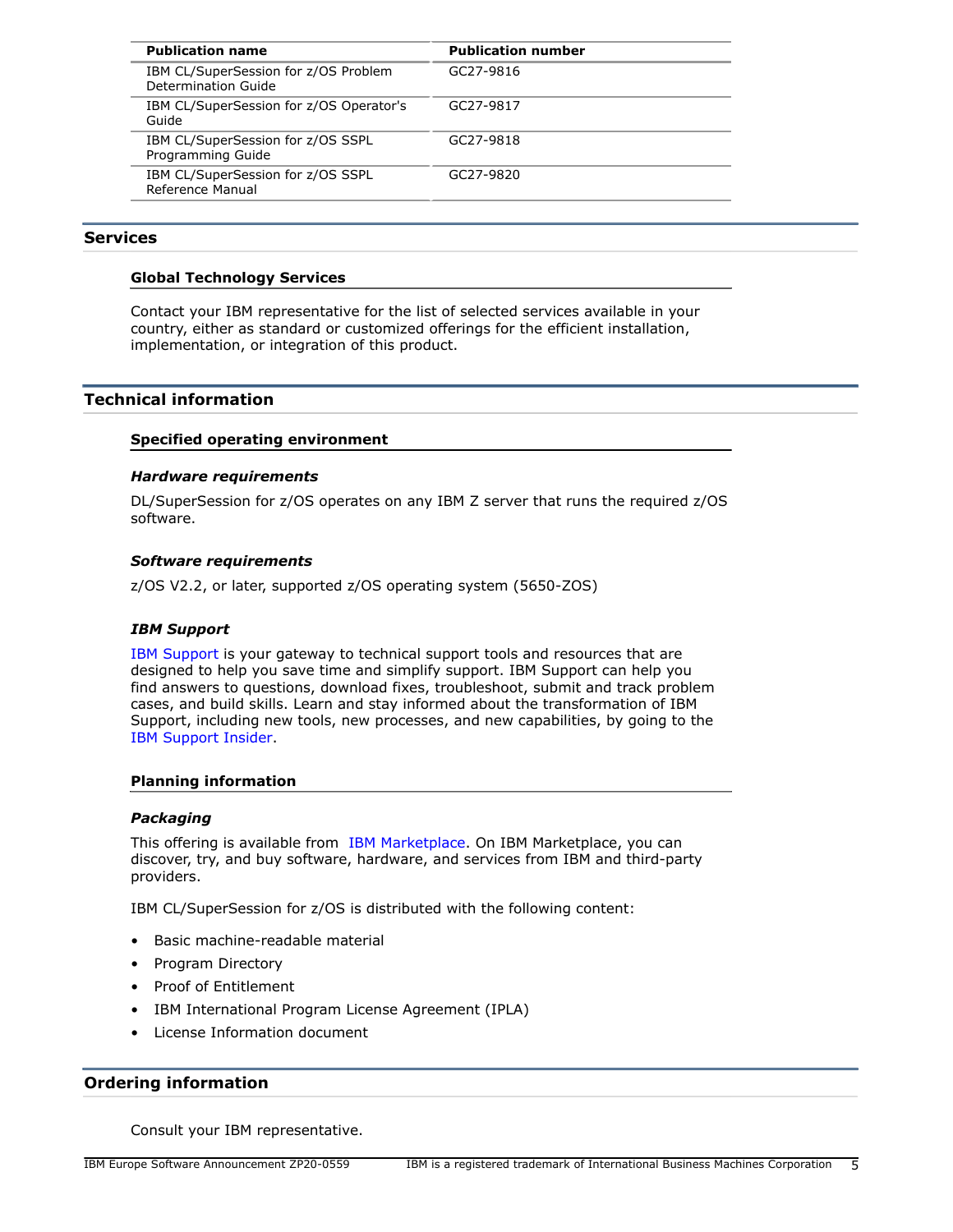The programs in this announcement all have Value Unit-Based pricing.

| Program number | Program name                    | <b>Value Unit exhibit</b> |
|----------------|---------------------------------|---------------------------|
| 5698-CL3       | IBM CL/SuperSession for<br>z/OS | VUE007                    |

For each IBM Z IPLA program with Value Unit pricing, the quantity of that program needed to satisfy applicable IBM terms and conditions is referred to as the *required license capacity.* Your required license capacity is based upon the following factors:

- The IBM Z IPLA program you select.
- The applicable Value Unit Exhibit.
- The applicable terms.
- Whether your current mainframes are full capacity or sub-capacity.

### **Value Unit exhibit VUE007**

|        | <b>MSUs minimum</b> | <b>MSUs maximum</b> | <b>Value Units/MSU</b> |
|--------|---------------------|---------------------|------------------------|
| Base   |                     |                     |                        |
| Tier A |                     | 45                  | 0.45                   |
| Tier B | 46                  | 175                 | 0.36                   |
| Tier C | 176                 | 315                 | 0.27                   |
| Tier D | 316                 |                     | 0.20                   |

#### **Ordering example**

The total number of Value Units is calculated according to the following example.

If your required license capacity is 1,500 MSUs for your selected IBM Z IPLA product, the applicable Value Units would be:

| Tier   | <b>MSUs</b> | <b>Multiplied by</b><br><b>Value Units per</b><br><b>MSU</b> | <b>Equal Value</b><br><b>Units</b> |
|--------|-------------|--------------------------------------------------------------|------------------------------------|
| Base   | 3           | 1.00                                                         | 3.00                               |
| Tier A | 42          | .45                                                          | 18.90                              |
| Tier B | 130         | .36                                                          | 46.80                              |
| Tier C | 140         | .27                                                          | 37.80                              |
| Tier D | 1,185       | .20                                                          | 237.00                             |
| Total  | 1,500       |                                                              | 343.50                             |

When calculating the total number of Value Units, the sum is to be rounded up to the next integer.

### **Ordering z/OS through the internet**

Shopz provides an easy way to plan and order your z/OS ServerPac or CBPDO. It will analyze your current installation, determine the correct product migration, and present your new configuration based on z/OS. Additional products can also be added to your order (including determination of whether all product requisites are satisfied). For more details and availability, go to the [Shopz](https://www.ibm.com/client-tools/shopz) website.

| Program number | Program name                                                  |
|----------------|---------------------------------------------------------------|
| 5698-CL3       | CL/SuperSession for z/OS                                      |
| 5655-P06       | CL/SuperSession for z/OS Software<br>Subscription and Support |

### **Charge metric**

The charge metrics for this licensed product can be found in the following License Information document:

| Program identifier | <b>License Information</b><br>document title | <b>License Information</b><br>document number |
|--------------------|----------------------------------------------|-----------------------------------------------|
| 5698-CL3           | IBM CL/SuperSession for<br>z/OS              | L-MEMS-BTKS3K                                 |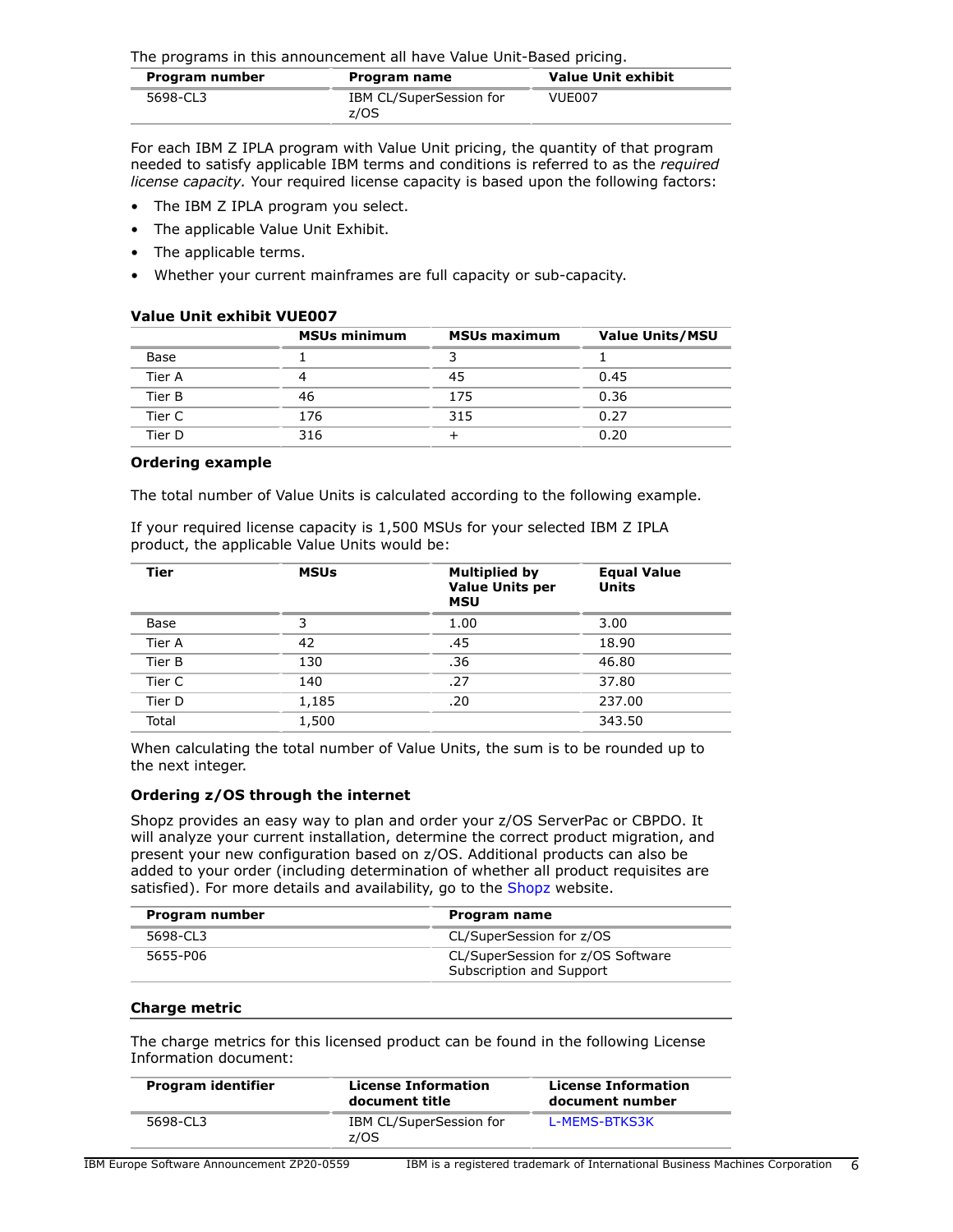Select your language of choice and scroll down to the Charge Metrics section. Follow-on releases, if any, may have updated terms. See the [License Information](https://www.ibm.com/software/sla/sladb.nsf/search?OpenForm) [documents](https://www.ibm.com/software/sla/sladb.nsf/search?OpenForm) website for more information.

### **Basic license**

|        | <b>MSUs</b>    | <b>Value Units/MSU</b> |
|--------|----------------|------------------------|
| Base   | $1 - 3$        |                        |
| Tier A | $4 - 45$       | 0.45                   |
| Tier B | 46-175         | 0.36                   |
| Tier C | 176-315        | 0.27                   |
| Tier D | 316 or greater | 0.2                    |

Translation from MSUs to Value Units

To order, specify the program ID number and the appropriate license or charge option. To suppress shipment of media, select the license-only option in CFSW.

**Program name:** IBM CL/SuperSession for z/OS

### **Program ID: 5698-CL3**

| <b>Entitlement identifier</b> | <b>Description</b>              | <b>License option/Pricing</b><br>metric                         |
|-------------------------------|---------------------------------|-----------------------------------------------------------------|
| S018JKH                       | IBM CL/SuperSession for         |                                                                 |
|                               | z/OS                            | MultiVersion Measurement<br>No Charge Value Units               |
|                               |                                 | On Off Capacity on<br>demand Temporary Use<br>Charge MSU-DAY(s) |
|                               |                                 | Use-Based License One-<br>Time Charge Value Units               |
| <b>Orderable supply ID</b>    | <b>Description</b>              | Language                                                        |
| S018JKK                       | IBM CL/SuperSession for<br>z/OS | English US                                                      |

You choose the delivery method when you order the software. IBM recommends internet delivery. However, if you still require physical media, you can choose DVD.

### **Subscription and Support Program ID:** 5655-P06

| <b>Entitlement identifier</b>    | <b>Description</b>                  | <b>License option/Pricing</b><br>metric                                     |
|----------------------------------|-------------------------------------|-----------------------------------------------------------------------------|
| S <sub>011</sub> P <sub>xD</sub> | IBM CL/SuperSession for<br>z/OS S&S | Decline Subscription and<br>Support No Charge Value<br>Units                |
|                                  |                                     | MultiVersion Measurement<br>S&S No Charge Value<br>Units                    |
|                                  |                                     | SW Subscription and<br>Support Annual Support<br>Charge Value Units         |
|                                  |                                     | SW Subscription and<br><b>Support Monthly Support</b><br>Charge Value Units |
|                                  |                                     | Software S&S Registration<br>(minus Supply right) No<br>Charge Per MSU      |
| <b>Orderable supply ID</b>       | <b>Description</b>                  | Language                                                                    |
| <b>S011R2R</b>                   | IBM CL/SuperSession for<br>z/OS S&S | English US                                                                  |

# **Subscription and Support**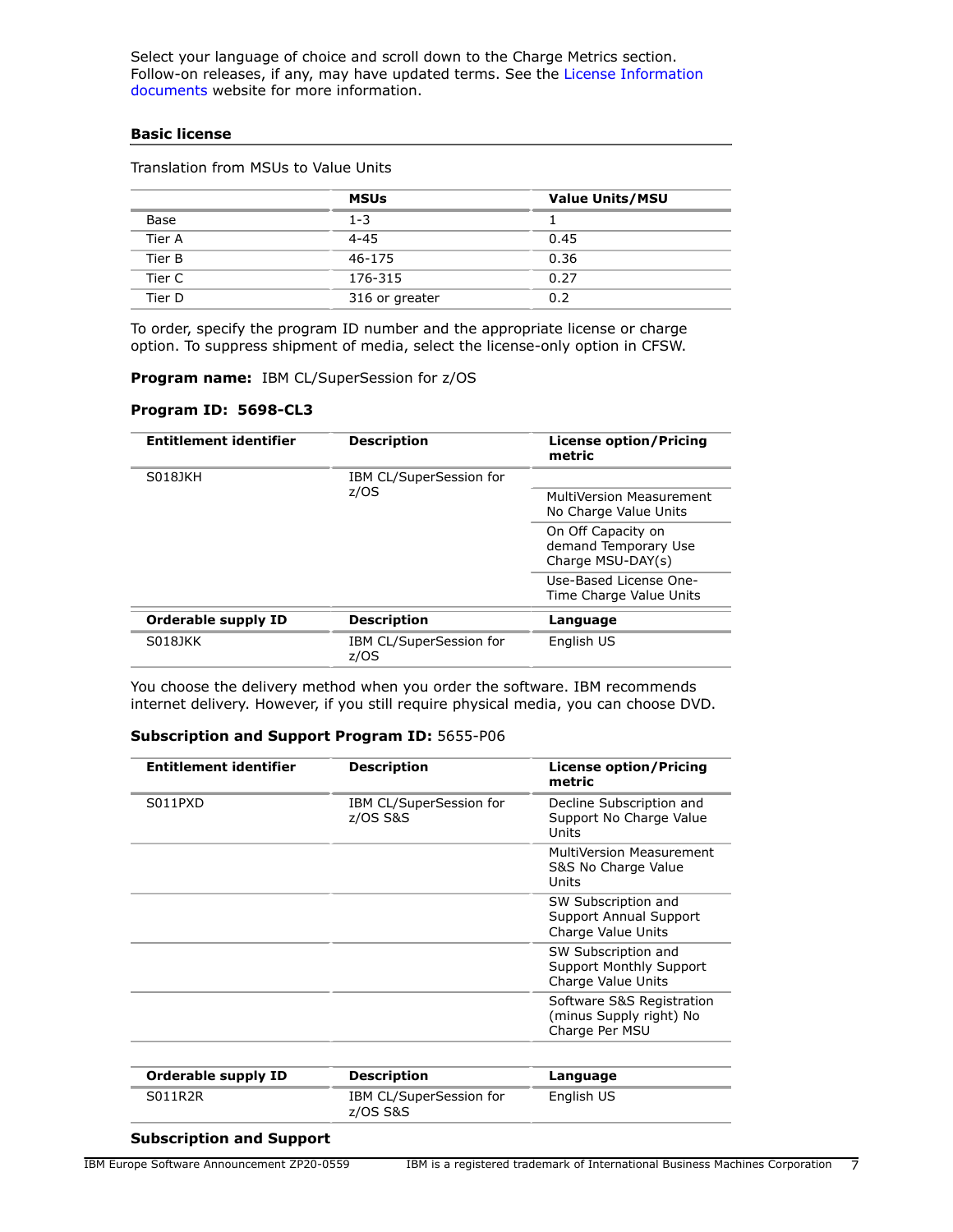To receive voice technical support via telephone and future releases and versions at no additional charge, Subscription and Support must be ordered. The capacity of Subscription and Support (Value Units) must be the same as the capacity ordered for the product licenses.

To order, specify the Subscription and Support program ID referenced above and the appropriate license or charge option.

IBM is also providing Subscription and Support for these programs with a separately purchased offering under the terms of the IBM International Agreement for Acquisition of Software Maintenance. This offering:

- Includes and extends the support services provided in the base support to include technical support by telephone.
- Entitles you to future releases and versions, at no additional charge. Note that you are not entitled to new programs.

When Subscription and Support is ordered, the charges will automatically renew annually unless canceled by you.

The combined effect of the IPLA license and the Agreement for Acquisition of Software Maintenance gives you rights and support services comparable to those under the traditional ICA IBM Z license or its equivalent. To ensure that you continue to enjoy the level of support you are used to in the ICA business model, you must order **both** the license for the program **and** the support for the selected programs at the same Value Unit quantities.

### **Customized Offerings**

Product deliverables are shipped only through CBPDO, ServerPac, SystemPac, FunctionPac, and ProductPac $<sup>(R)</sup>$ .</sup>

These customized offerings are offered for internet delivery from Shopz. For more details on internet delivery, go to the Help section on the [Shopz](http://www.software.ibm.com/ShopzSeries) website.

IBM recommends internet delivery. However, if you still require physical media, you can choose DVD.

Many products can be ordered in ServerPac, SystemPac, FunctionPac, and ProductPac the month following their availability in CBPDO. z/OS can be ordered through CBPDO, ServerPac, and SystemPac on the planned availability date. Many products will also be orderable in a Product ServerPac without also having to order the z/OS operating system or subsystem. Shopz and CFSW will determine the eligibility based on product requisite checking. For more details on the product ServerPac, go to the Help section on the [Shopz](http://www.software.ibm.com/ShopzSeries) website.

Production of software product orders will begin on the planned availability date.

- CBPDO shipments will begin one week after the planned availability date.
- ServerPac, SystemPac, FunctionPac and ProductPac shipments will begin four weeks after the planned availability date due to additional customization, and data input verification.

### <span id="page-7-0"></span>**Terms and conditions**

The information provided in this announcement letter is for reference and convenience purposes only. The terms and conditions that govern any transaction with IBM are contained in the applicable contract documents such as the IBM International Program License Agreement, IBM International Passport Advantage<sup>(R)</sup> Agreement, and the IBM Agreement for Acquisition of Software Maintenance.

#### **Licensing**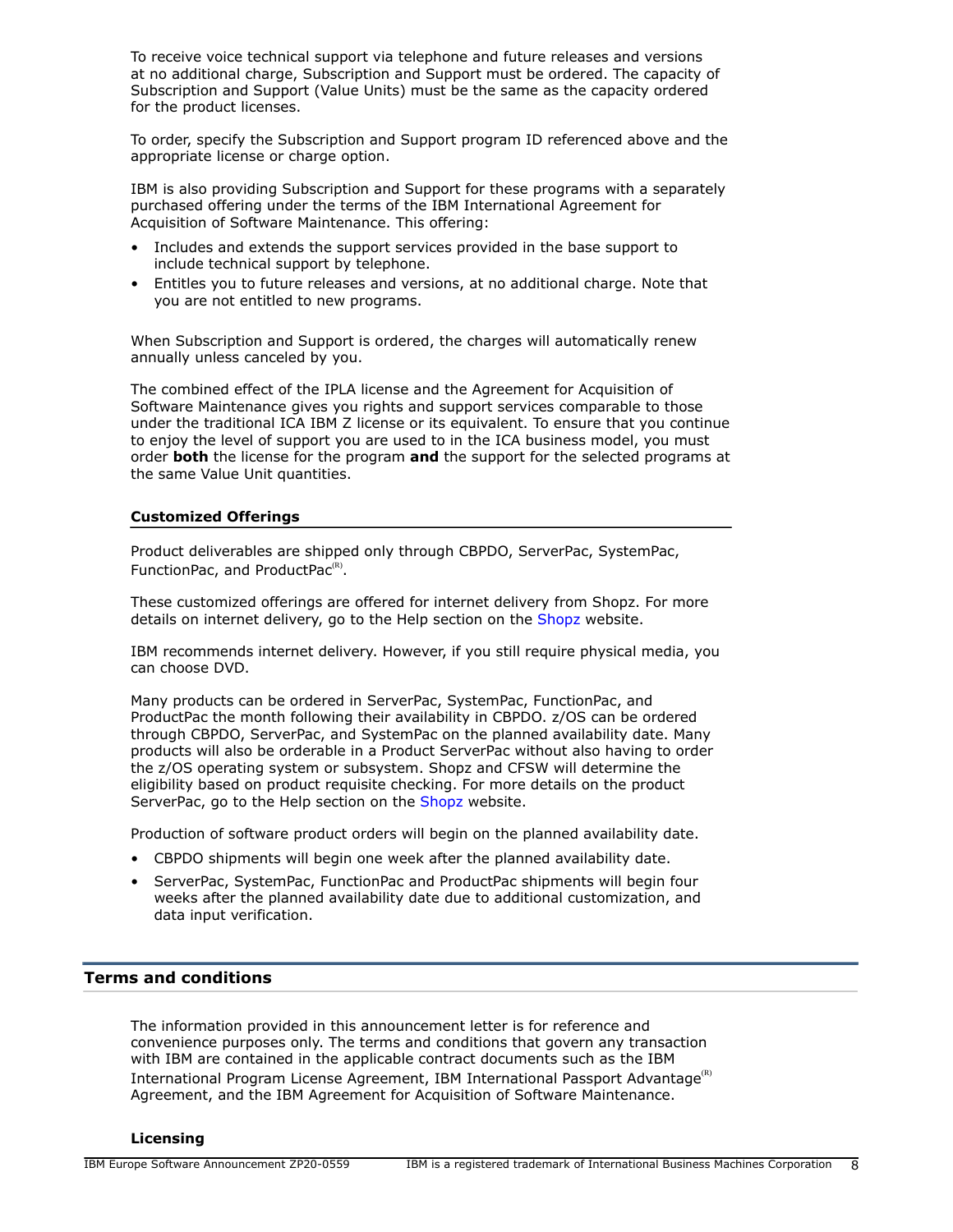IBM International Program License Agreement including the License Information document and Proof of Entitlement (PoE) govern your use of the program. PoEs are required for all authorized use.

This software license includes Software Subscription and Support (also referred to as Software Maintenance).

### **Software Maintenance**

The following agreement applies for Software Subscription and Support (Software Maintenance) and does not require client signatures:

• IBM Agreement for Acquisition of Software Maintenance (Z125-6011)

These programs are licensed under the IBM International Program License Agreement (IPLA) and the associated Agreement for Acquisition of Software Maintenance, which provide for support with ongoing access to releases and versions of the program. These programs have a one-time license charge for use of the program and an annual renewable charge for the enhanced support that includes telephone assistance (voice support for defects during normal business hours), as well as access to updates, releases, and versions of the program as long as support is in effect. IBM Operational Support Services - Support Line is an option if you desire added services.

### **License Information number**

The following License Information document applies to the offering in this announcement:

| Program identifier | <b>License Information</b><br>document title | <b>License Information</b><br>document number |
|--------------------|----------------------------------------------|-----------------------------------------------|
| 5698-CL3           | IBM CL/SuperSession for<br>z/OS              | L-MEMS-BTKS3K                                 |

Select your language of choice and scroll down to the Charge Metrics section. Follow-on releases, if any, may have updated terms. See the [License Information](https://www.ibm.com/software/sla/sladb.nsf/search?OpenForm) [documents](https://www.ibm.com/software/sla/sladb.nsf/search?OpenForm) website for more information.

### **Limited warranty applies**

Yes

### **Limited warranty**

IBM warrants that when the program is used in the specified operating environment, it will conform to its specifications. The warranty applies only to the unmodified portion of the program. IBM does not warrant uninterrupted or error-free operation of the program or that IBM will correct all program defects. You are responsible for the results obtained from the use of the program.

IBM provides you with access to IBM databases containing information on known program defects, defect corrections, restrictions, and bypasses at no additional charge. For further information, see the [IBM Support Guide](http://www.ibm.com/support/customercare/sas/f/handbook/home.html).

IBM will maintain this information for at least one year after the original licensee acquires the program (warranty period).

### **Money-back guarantee**

If for any reason you are dissatisfied with the program and you are the original licensee, you may obtain a refund of the amount you paid for it, if within 30 days of your invoice date you return the program and its PoE to the party from whom you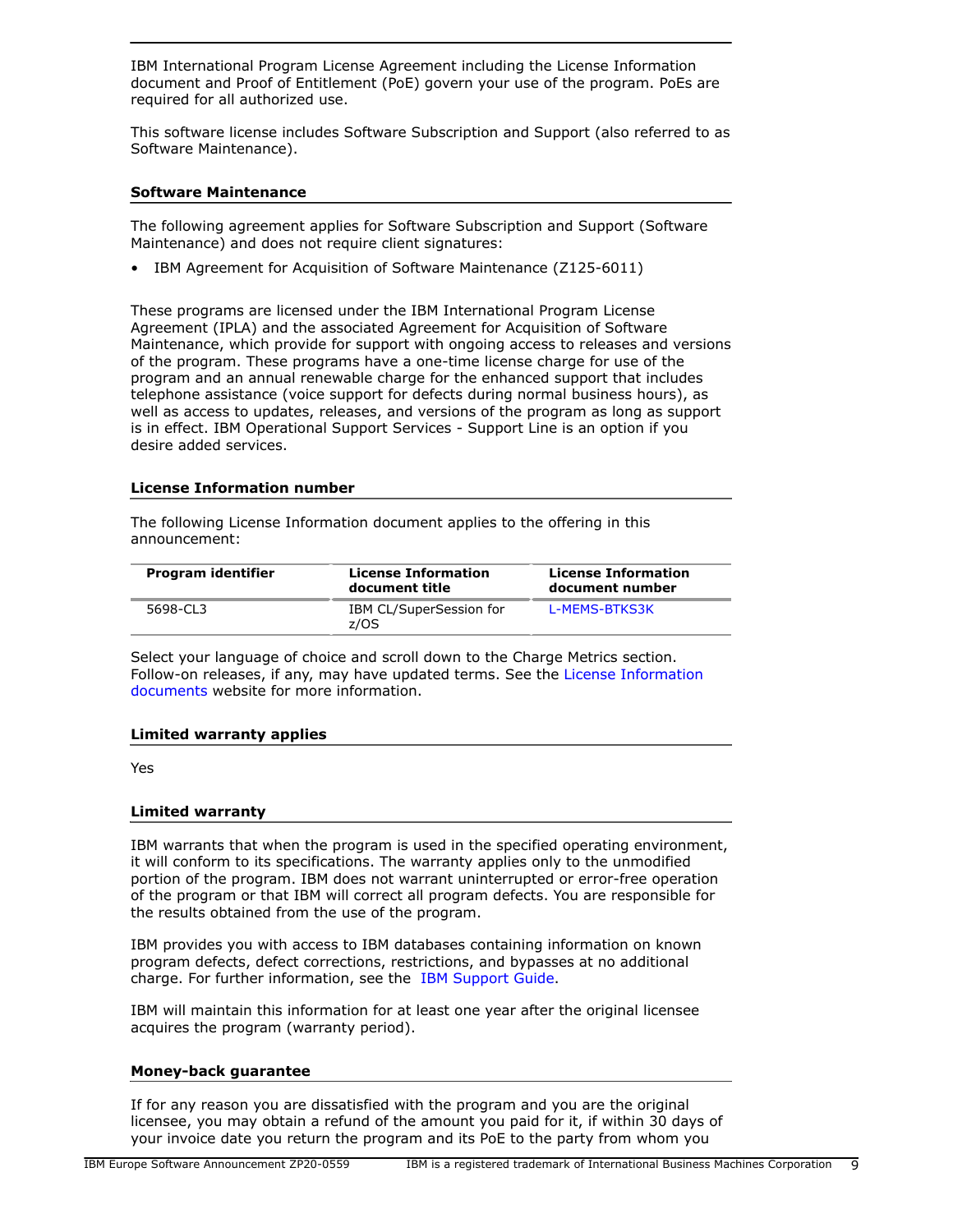obtained it. If you downloaded the program, you may contact the party from whom you acquired it for instructions on how to obtain the refund.

For clarification, note that for programs acquired under any of IBM's On/Off Capacity on Demand (On/Off CoD) software offerings, this term does not apply since these offerings apply to programs already acquired and in use by you.

# **Volume orders (IVO)**

No

# **Passport Advantage applies**

No

# **Software Subscription and Support applies**

Yes. During the Software Subscription and Support period, for the unmodified portion of a program, and to the extent problems can be recreated in the specified operating environment, IBM will provide the following:

- Defect correction information, a restriction, or a bypass.
- Program updates: Periodic releases of collections of code corrections, fixes, functional enhancements and new versions and releases to the program and documentation.
- Technical assistance: A reasonable amount of remote assistance by telephone or electronically to address suspected program defects. Technical assistance is available from the IBM support center in the organization's geography.

Additional details regarding Technical Assistance, which includes IBM contact information, are provided in the [IBM Support Guide](http://www.ibm.com/support/customercare/sas/f/handbook/home.html).

Software Subscription and Support does not include assistance for:

- The design and development of applications.
- Your use of programs in other than their specified operating environment.
- Failures caused by products for which IBM is not responsible under the IBM Agreement for Acquisition of Software Maintenance.

Software Subscription and Support is provided only if the program is within its support timeframe as specified in the Software Support Lifecycle policy for the program.

Yes. All distributed software licenses include Software Subscription and Support (also referred to as Software Maintenance) for a period of 12 months from the date of acquisition, providing a streamlined way to acquire IBM software and assure technical support coverage for all licenses. Extending coverage for a total of three years from date of acquisition may be elected.

While your Software Subscription and Support is in effect, IBM provides you assistance for your routine, short duration installation and usage (how-to) questions, and code-related questions. IBM provides assistance by telephone and, if available, electronic access, only to your information systems (IS) technical support personnel during the normal business hours (published prime shift hours) of your IBM support center. (This assistance is not available to your end users.) IBM provides Severity 1 assistance 24 hours a day, every day of the year. For additional details, go to the [IBM Support Handbooks](http://www.ibm.com/support/handbook) page.

Software Subscription and Support does not include assistance for the design and development of applications, your use of programs in other than their specified operating environment, or failures caused by products for which IBM is not responsible under this agreement.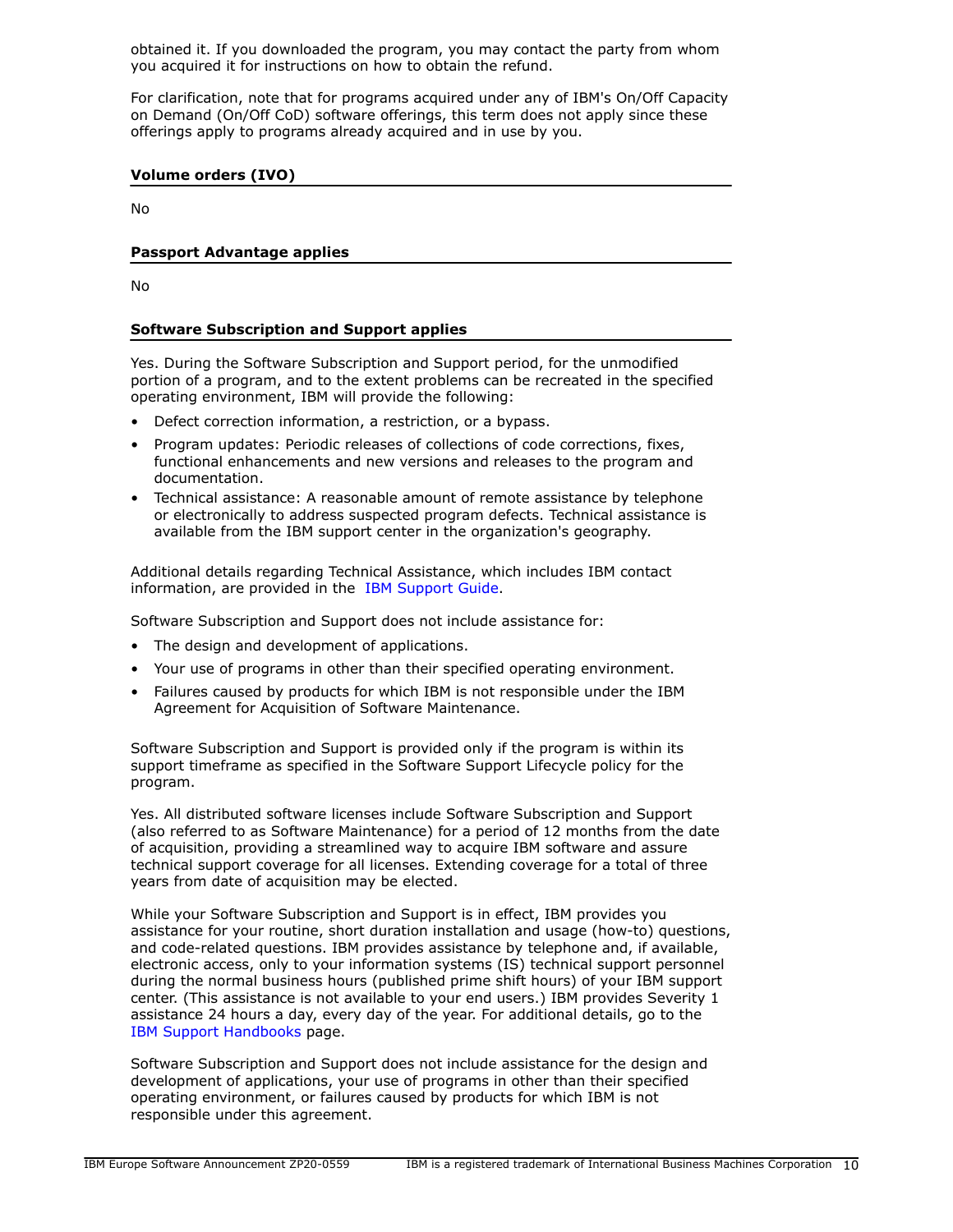Yes

### **Variable charges apply**

No

### **Educational allowance available**

Yes. When ordering through the program number process, a 15% education allowance applies to qualified education institution clients.

Education Software Allowance Program applies when ordering through the program number process.

#### **ESAP available**

Yes, to qualified clients.

### **Multi-Version Measurement**

Multi-Version Measurement (MVM) replaces the previously announced Migration Grace Period time limit of six months and allows unlimited time for clients to run more than one eligible version of a software program. Clients may run multiple versions of a program simultaneously for an unlimited duration during a program version upgrade. Clients may also choose to run multiple versions of a program simultaneously for an unlimited duration in a production environment. MVM does not extend support dates for programs withdrawn from service.

For more information about MVM, including requirements for qualification, see the [MVM](http://www.ibm.com/systems/z/resources/swprice/mvm.html) web page. For a list of eligible programs, see the [IPLA Execution-Based](http://www.ibm.com/systems/z/resources/swprice/reference/exhibits/ipla_exe.html) web page.

### **Sub-capacity terms and conditions**

For each z Systems<sup>(R)</sup> IPLA program with Value Unit pricing, the quantity of that program needed to satisfy applicable IBM terms and conditions is referred to as the required license capacity. Your required license capacity is based upon the following factors:

- The z Systems IPLA program you select.
- The applicable Value Unit Exhibit.
- The applicable terms.
- Whether your current mainframes are full capacity or sub-capacity.

For more information on the Value Unit Exhibit for the z Systems IPLA program you selected, see the Ordering information section.

| Program number | Program name                        | Terms      | Parent, if<br>applicable |
|----------------|-------------------------------------|------------|--------------------------|
| 5698-CL3       | IBM CL/<br>SuperSession for<br>z/OS | z/os-based | N/A                      |

# *Full-capacity mainframes*

In cases where full capacity is applicable, the following terms apply.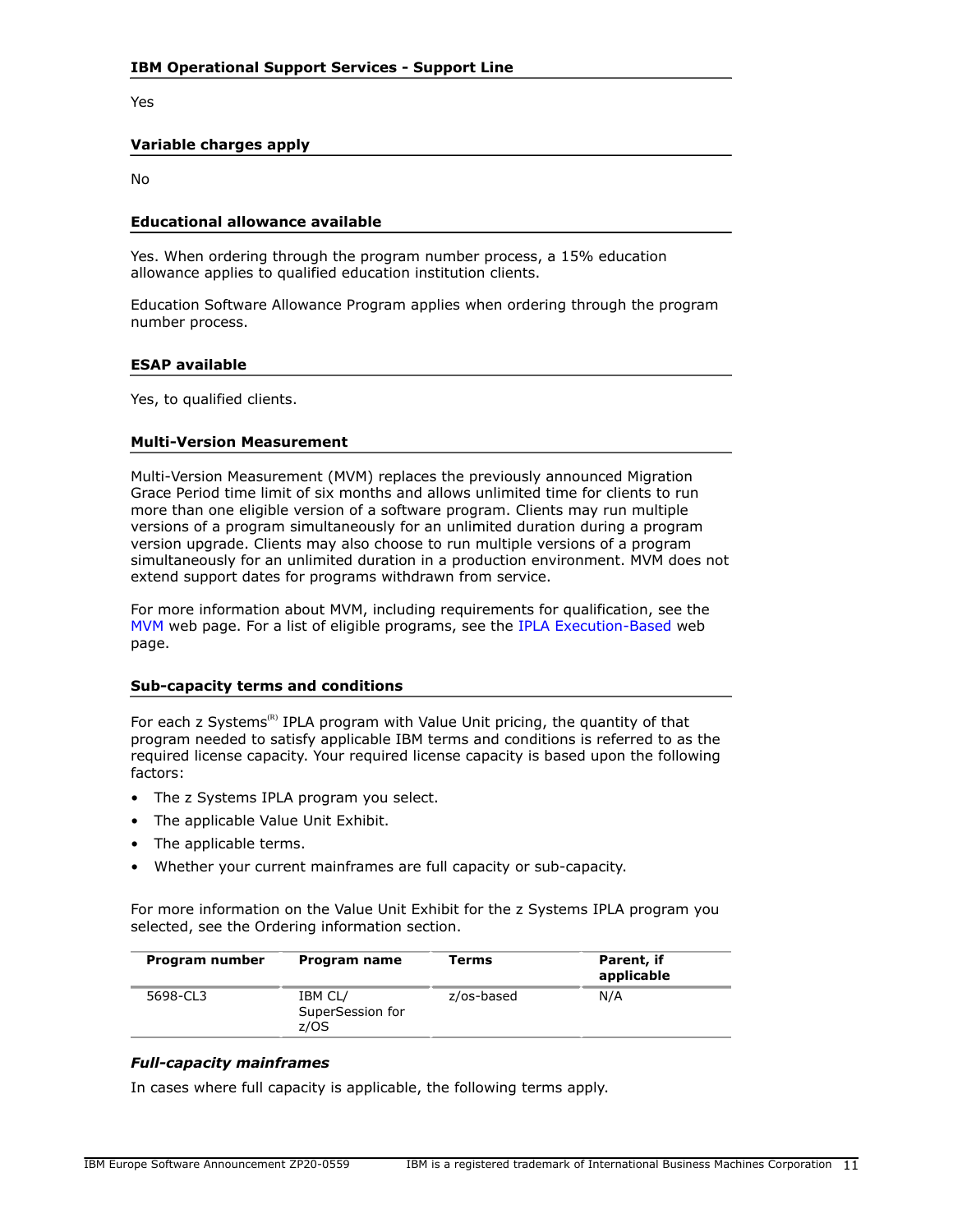Execution based, z/OS based, full machine based: The required capacity of a z Systems<sup>(R)</sup> IPLA program with these terms equals the MSU-rated capacity of the machines where the z Systems IPLA program executes.

For more information on mainframe MSU-rated capacities, go to the IBM System  $z^{(R)}$ [Software Contracts](http://www.ibm.com/systems/z/resources/swprice/reference/exhibits/) website.

Reference based: The required license capacity of a z Systems IPLA program with these terms equals the license capacity of the applicable monthly license charge (MLC) program. This MLC program is called the parent program.

### *Sub-capacity mainframes*

In cases where sub-capacity is applicable, the following terms apply.

Execution based: The required capacity of a z Systems IPLA sub-capacity program with these terms equals the capacity of the LPARs where the z Systems IPLA program executes.

z/OS based: The required license capacity of a z Systems IPLA program with these terms equals the license capacity of z/OS on the machines where the z Systems IPLA program executes.

Reference based: The required license capacity of a z Systems IPLA program with these terms equals the license capacity of the applicable monthly license charge (MLC) program. This MLC program is called the parent program.

Full machine based: The required license capacity of a z Systems IPLA program with full machine based terms equals the MSU-rated capacity of the machines where the z Systems IPLA program executes.

For more information on mainframe MSU-rated capacities, see the *The IBM z Systems(R) Machines Exhibit*, Z125-3901, or visit the Mainframes section of the z Systems Exhibits website.

For additional information for products with reference-based terms, z Systems IPLA sub-capacity programs with reference-based terms adds value to the parent program across the environment, regardless of where in the environment the z Systems IPLA program executes.

An environment is defined as either a single or stand-alone machine or a qualified Parallel Sysplex $R^{(R)}$ . You may have one or more different environments across the enterprise. To determine the required license capacity for each z Systems IPLA program with referenced-based terms, each environment should be assessed separately.

When a z Systems IPLA sub-capacity program with reference-based terms is used in a qualified Parallel Sysplex environment, the required license capacity of the z Systems IPLA program must equal with the license capacity of the parent program across the Parallel Sysplex. Qualified Parallel Sysplex refers to one:

• Where MLC pricing is aggregated across the sysplex.

# *Sub-capacity eligibility*

To be eligible for sub-capacity charging on select z Systems IPLA programs, you must first implement and comply with all terms of either sub-capacity Workload License Charges (WLC) or sub-capacity Entry Workload License Charges (EWLC). To implement sub-capacity WLC or EWLC, a machine must be z Systems (or equivalent). On that machine:

- All instances of the OS/390 operating system must be migrated to the z/OS operating systems.
- Any licenses for the OS/390 operating system must be discontinued.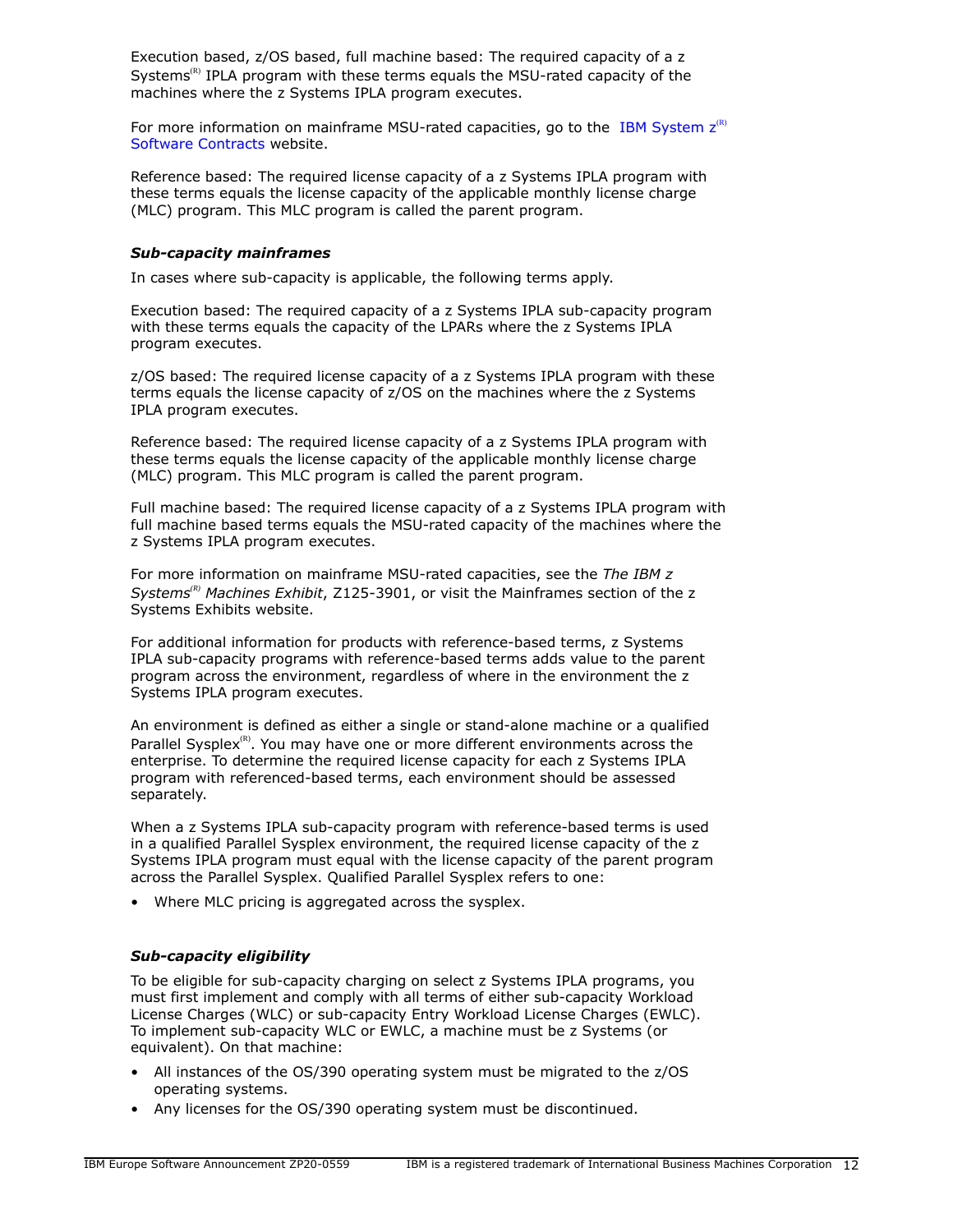• All instances of the z/OS operating systems must be running in  $z/Architecture^{(R)}$ (64-bit) mode.

For that machine, you must create and submit a Sub-Capacity Report to IBM each month. Sub-Capacity Reports must be generated using the Sub-Capacity Reporting Tool (SCRT). For additional information or to obtain a copy of SCRT, go to the [IBM](http://www.ibm.com/systems/z/resources/swprice/) [System z Software Pricing](http://www.ibm.com/systems/z/resources/swprice/) website.

You must comply with all of the terms of the WLC or EWLC offering, whichever is applicable:

- The complete terms and conditions of sub-capacity WLC are defined in the *IBM Customer Agreement - Attachment for z Systems Workload License Charges* (Z125-6516).
- The complete terms and conditions for sub-capacity EWLC are defined in the *IBM Customer Agreement - Attachment for EWLC, TWLC, zELC, and z/OS.e License Charges* (Z125-6587).

Additionally, you must sign and comply with the terms and conditions specified in the amendment to the IPLA contract - *Amendment for Amendment for IBM z Systems Programs Sub-Capacity Pricing* (Z125-6929).Once the amendment is signed, the terms in the amendment replace any and all previous z Systems IPLA sub-capacity terms and conditions.

### **Sub-capacity utilization determination**

Sub-capacity utilization is determined based on the product's own execution as reported to IBM in accordance with the requirements for reporting sub-capacity utilization for products.

# **Statement of good security practices**

IT system security involves protecting systems and information through intrusion prevention, detection, and response to improper access from within and outside your enterprise. Improper access can result in information being altered, destroyed, or misappropriated or can result in misuse of your systems to attack others. Without a comprehensive approach to security, no IT system or product should be considered completely secure and no single product or security measure can be completely effective in preventing improper access. IBM systems and products are designed to be part of a regulatory compliant, comprehensive security approach, which will necessarily involve additional operational procedures, and may require other systems, products, or services to be most effective.

**Important:** IBM does not warrant that any systems, products, or services are immune from, or will make your enterprise immune from, the malicious or illegal conduct of any party.

# <span id="page-12-0"></span>**Prices**

For all local charges, contact your IBM representative.

# **IBM Global Financing**

IBM Global Financing offers competitive financing to credit-qualified clients to assist them in acquiring IT solutions. Offerings include financing for IT acquisition, including hardware, software, and services, from both IBM and other manufacturers or vendors. Offerings (for all client segments: small, medium, and large enterprise), rates, terms, and availability can vary by country. Contact your local IBM Global Financing organization or go to the [IBM Global Financing](http://www.ibm.com/financing) website for more information.